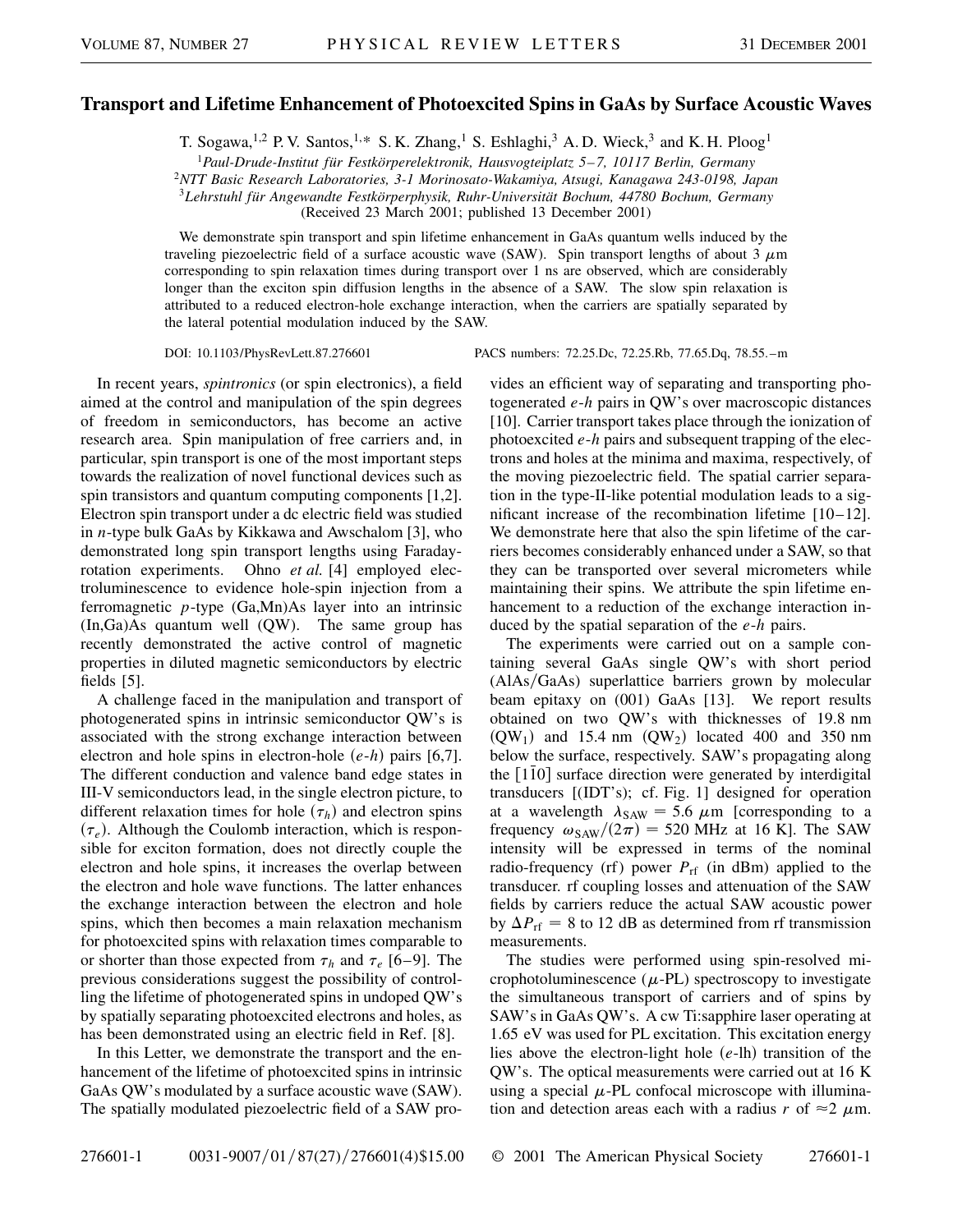

FIG. 1. Setup for spin sensitive  $\mu$ -PL. Inset: for transport measurements, spin-polarized carriers generated by circularly polarized light (long  $\downarrow$  arrow) are detected at a second position by analyzing the circular PL polarization (long  $\uparrow$  arrow).

Spin sensitivity was achieved by including a photoelastic modulator (PEM) and polarization elements (a polarizer and an analyzer) in the optical path. The periodic phase retardation  $\delta(t) = \delta_0 \sin(\omega_m t)$  introduced by the PEM modulates the generation rates of up  $(G_1)$  and down  $(G_1)$ spins at the PEM oscillation frequency  $\omega_m = 50$  kHz. This frequency is low enough for the carriers to follow adiabatically the modulation changes. The angular position of the polarizer and analyzer were set to  $+45^{\circ}$  and  $-45^{\circ}$  with respect to the optical axis of the PEM. The latter was oriented along one of the samples  $\langle 110 \rangle$  surface directions in order to avoid contributions from the SAW-induced linear birefringence [14].

Under the described conditions, the setup in Fig. 1 becomes a sensitive polarization bridge for optical orientation experiments. Its operation can be easily understood if we consider the particular time when  $\delta(t) = \pi/4$ , so that the input light becomes circularly polarized after passing through the PEM. If the optically oriented photogenerated carriers maintain their spins until recombination (i.e., when their spin lifetime  $\tau_s$  is long compared with the radiative recombination lifetime  $\tau_r$ ), the electron-heavy hole  $(e$ -hh) PL of intensity  $I_0$  will have the same circular polarization as the incident light. After the second pass through the PEM, the emitted light will emerge with a linear polarization parallel to the analyzer transmission axis. The signal detected by the charge-coupled device (CCD) will then be  $I_{\text{CCD}}^{\text{ON}} = I_0$ . In contrast, if the PEM retardation is set to zero, the PL will have no preferential orientation (provided that the spin coherence time is much smaller than the recombination lifetime). The detected intensity then becomes  $I_{PL} = I_{CCD}^{OFF} = I_0/2$ . The same intensity would be measured, if the carriers completely lose their spin memory before recombination, leading to a depolarized PL. The relative degree of spin polarization is then proportional to  $\Delta I_{PL}/I_{PL}$ , where  $\Delta I_{PL} = I_{CCD}^{ON} - I_{CCD}^{OFF}$ .

In order to account for finite spin relaxation times, we neglect dark exciton states  $(|\pm 2\rangle)$  [9]. The densities of *up*  $(n_1)$  and *down*  $(n_1)$  photoexcited spins are then given by

$$
\frac{dn_{\uparrow(\downarrow)}}{dt} = -\frac{n_{\uparrow(\downarrow)}}{\tau_r} - \frac{n_{\uparrow(\downarrow)} - n_{\downarrow(\uparrow)}}{\tau_s} + G_{\uparrow(\downarrow)}.
$$
 (1)

The time-averaged degree of spin polarization  $\rho = \frac{|n_1 - n_1|}{\bar{n}_1 + \bar{n}_1}$ becomes

$$
\rho = \frac{\tau_{\rm eff}}{\tau_r} \rho_0 = \frac{2}{1 - J_0(2\delta_0)} \frac{\Delta I_{\rm PL}}{I_{\rm PL}},
$$
 (2)

where  $\tau_{\text{eff}}^{-1} = \tau_r^{-1} + 2\tau_s^{-1}$  defines the inverse relaxation time of the net spin density  $(n_1 - n_1)$  [15]. The initial degree of spin polarization after optical orientation  $\rho_0$  depends on the PL excitation energy. In the data analysis, we used  $\rho_0 = 0.5$ , which corresponds to the expected value for excitation above the *e*-lh transition of the QW's [16]. The Bessel function  $J_0$  accounts for the time dependence of the PEM retardation. In order to maximize the detected signal, the experiments were carried out using a retardation  $\delta_0 = 1.9$  rad.

Typical excitonic *e*-hh PL ( $I_{PL}$ , lines) and polarization difference spectra  $(\Delta I_{PL}, \text{ dots})$  measured for coincident positions of the illumination and detection spots are displayed in Fig. 2. Under low rf powers [Fig. 2(a)], the  $(e-hh)$  lines at 1.5284 and 1.5362 eV for QW<sub>1</sub> and QW<sub>2</sub>, respectively, have widths less than 0.6 meV. For high SAW intensities [cf. Fig. 2(b)], each line splits into two due to the band gap modulation induced by the strain field of the SAW [14]. Note that the spin polarization ratio  $\rho$  is substantially larger in Fig. 2(b).



FIG. 2. Photoluminescence ( $I_{PL}$ , lines) and polarization difference signal  $\Delta I_{\rm PL}$  (dots) for different rf excitation powers.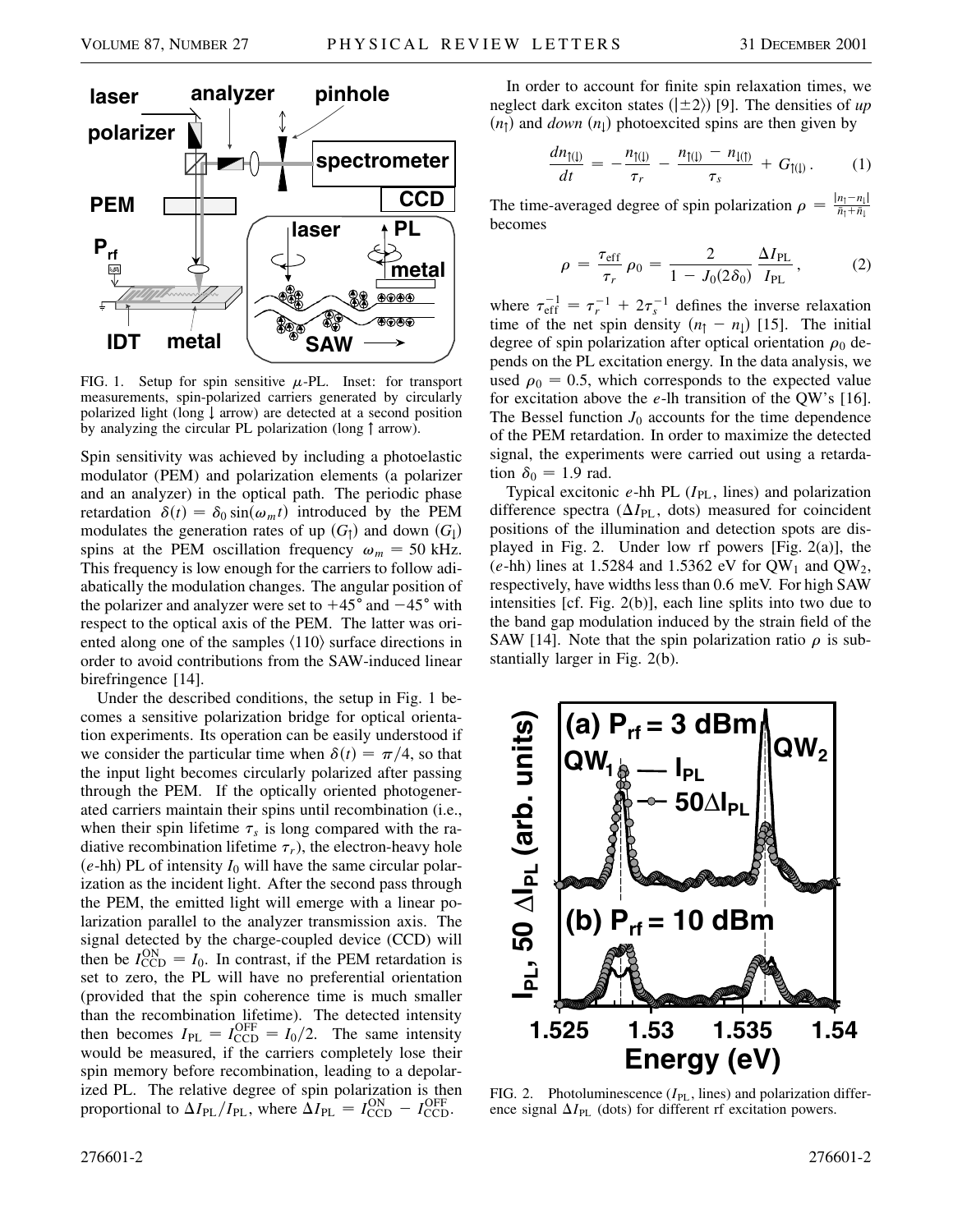

FIG. 3. (a) Average degree of spin polarization  $\bar{\rho}$  and (b) integrated PL intensity  $(\bar{I}_{PL})$  as a function of the nominal rf power applied to the IDT.  $\overline{I}_{PL}$  is normalized to the values measured without SAW.

The dependences of the energy-averaged degree of spin polarization  $(\bar{\rho})$  and of the integrated PL intensity  $(\bar{I}_{PL})$ are displayed in Figs. 3(a) and 3(b), respectively.  $\bar{\rho}$  was obtained from the integrated intensities of  $\bar{I}_{PL}$  and  $\Delta \bar{I}_{PL}$ using Eq. (2). For  $P_{\text{rf}} > 8$  dBm, exciton ionization by the SAW piezoelectric field sets in; above 12 dBm the *e*-*h* pairs are completely ionized and transported out of the detection spot by the traveling potential, leading to a strong reduction in  $\overline{I}_{PL}$ . Since  $\overline{\rho}$  < 0.1 over the whole rf power range,  $\tau_s \approx 2\tau_{\text{eff}} = 2\frac{\rho}{\rho_0}\tau_r$ .  $\bar{\rho}$  and, consequently,  $\tau_s$  show a substantial enhancement with increasing SAW amplitude for  $P_{\text{rf}} < 10$  dBm. Interestingly, enhanced spin lifetimes are already observed for  $P_{\text{rf}} < 8$  dBm, where no significant exciton ionization effects take place.  $\tau_s$  reaches a maximum around  $P_{\text{rf}} = 10$  dBm and reduces for powers above 12 dBm.

Spin transport was measured by detecting the PL polarization from spin-polarized carriers generated at a distant spot, as shown in the inset in Fig. 1. The separation between generation and recombination spots was achieved by shifting the pinhole in Fig. 1 from the confocal position. In order to increase the PL intensity, the detection position was placed close to the edge of a thin stripe of semitransparent nickel-chromium film. Since the QW's are located close to the surface, the thin metal film effectively short-circuits the longitudinal component of the SAW piezoelectric field, thus forcing the recombination of the transported carriers [10].

The total density of transported carriers  $[(n_1 + n_1) \propto \bar{I}_{\text{PI}}]$ , open symbolsl and the net spin density  $[(n_1 - n_1) \propto$  $\bar{I}_{PL}$ , open symbols] and the net spin density  $[(n_{\uparrow} - n_{\downarrow}) \propto$  $\Delta \bar{I}_{PL}$ , filled symbols] for QW<sub>1</sub> (circles) and QW<sub>2</sub> (trian-



FIG. 4. Integrated PL  $[\bar{I}_{PL} \propto (n_1 + n_1)]$ , open symbols] and PL polarization  $[\Delta \bar{I}_{PL} \propto (n_{\uparrow} - n_{\downarrow})$ , filled symbols] of QW<sub>1</sub> (circles) and QW<sub>2</sub> (triangles) for (a) no rf excitation, (b)  $P_{\text{rf}} = 10$  dBm, and (c)  $P_{\text{rf}} = 12$  dBm. (d) Spatial dependence of the degree of spin polarization  $\bar{\rho}$ . The dotted lines display the laser reflection profile. The characteristic decay lengths were obtained from exponential fits (lines) to the data.

gles) are plotted in Figs. 4(a) to 4(c) in the absence of rf excitation and for rf powers  $P_{\text{rf}} = 10$  dBm and 12 dBm, respectively, as a function of the distance *d* between the generation and detection spots. The data are normalized to the values for  $d = 0$ . The dotted line shows the reflection profile of the excitation laser, which yields the spatial resolution  $r = 2 \mu m$  of the optical setup. In the absence of a SAW, the PL profiles display an exponential decay for distances large compared with the radius *r* of the illumination spot [straight line in Fig. 4(a)]. Such behavior is expected for diffusion in two dimensions: from the decay length, we calculate comparable exciton diffusion lengths  $l_d \approx 6 \mu$ m for both QW's. Under a SAW, the PL maxima shift along the SAW propagation direction, thus evidencing the transport of *e*-*h* pairs by the traveling SAW piezoelectric field [10]. The carrier transport distance increases with increasing SAW intensity. Note that the decay of  $\bar{I}_{PL}$  under a SAW is partially due to carrier diffusion in the direction perpendicular to the SAW propagation path, which leads to a reduced recombination within the detection spot.

The net spin profiles in the absence of a SAW show decay lengths comparable to the half-width of the laser reflection profile [cf. Fig. 4(a)], thus indicating spin diffusion lengths below the experimental resolution. In contrast, spin transport over distances considerably larger than the experimental resolution is observed under a SAW [Figs. 4(b) and 4(c)]. The characteristic spin transport length, obtained from a single exponential fit to the data (straight lines), is about 3  $\mu$ m for  $P_{\text{rf}} = 10$  dBm and decreases to 2  $\mu$ m for  $P_{\text{rf}} = 12$  dBm.

The spatial dependence of the spin polarization  $\bar{\rho}$  for different rf powers and QW widths is displayed in Fig. 4(d). The  $\bar{\rho}$  values for  $d = 0$  in this figure are lower (by a factor of  $\approx$  2) than those in Fig. 3(a). This is attributed to the